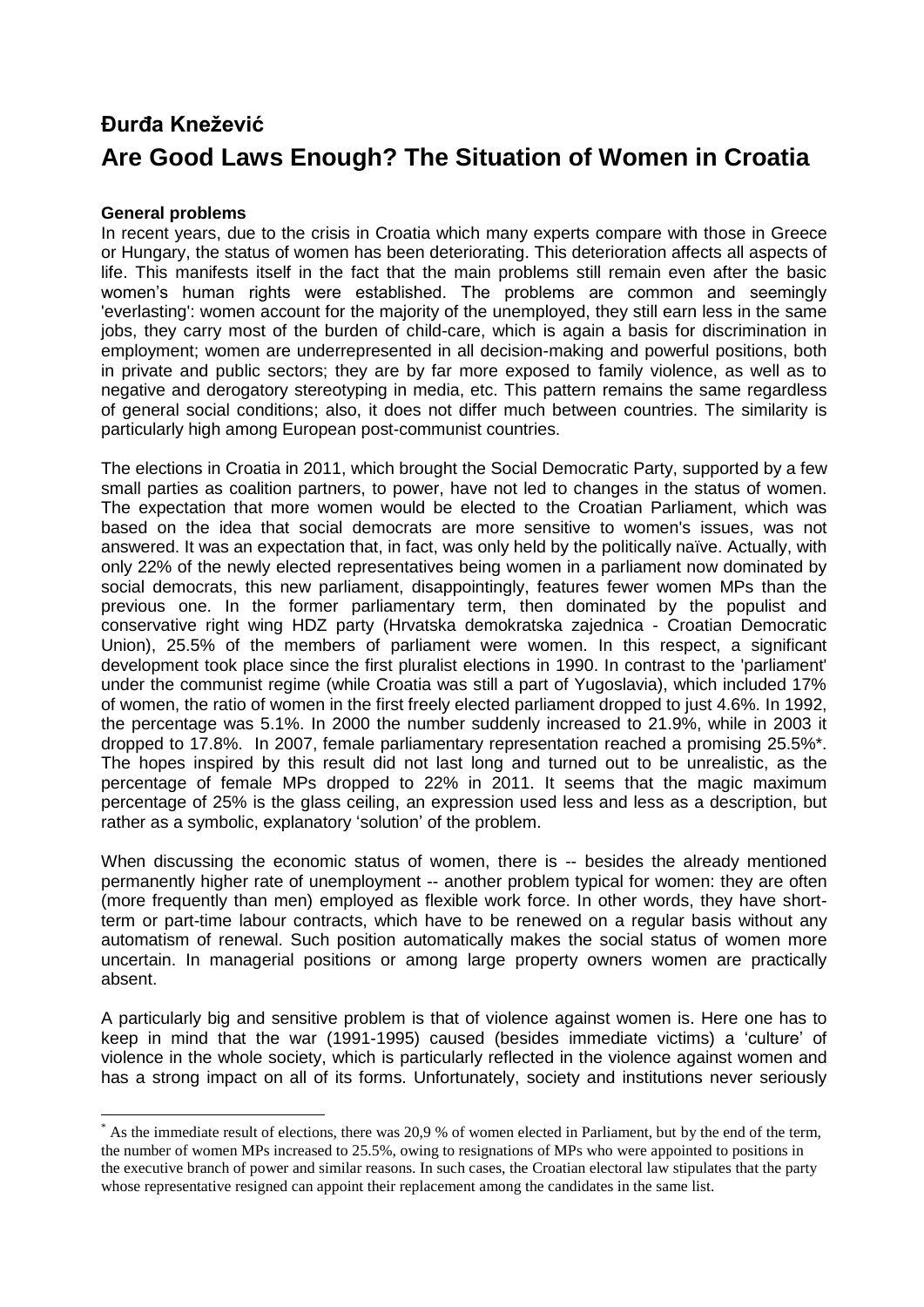considered to fight against it. There is even a lack of public discussion, except for incidental sensationalist media news when particularly grave acts happen, mostly when somebody gets killed. What is particularly missing is a systematic and effective educational policy, as well as measures to build a system for the prevention of violence. While there are, at least, reliable data for all other previously mentioned problems, it is not so in the case of violence against women. It is hard to grasp all dimensions of violence against women, simply because there are only data of the cases which were reported to and registered by the police. This is just the tip of the iceberg, because in a society which is 'used' to violence and even more, in which there is a certain 'acceptance' of violence against women (particularly domestic violence, as a traditional part of 'culture ), it can be estimated that just one in ten or even less cases of violence against women are reported.

## **What has been done?**

In the course of the last ten years the Croatian government undertook significant efforts to create an environment for the protection of women's human rights. A whole variety of policies and instruments was introduced and a series of governmental offices, councils, coordinating positions and focal points established that are meant to deal with the issue. The most prominent are the Government Office for Gender Equality, the Gender Equality Ombudsperson and the Parliamentary Committee for Gender Equality. On top of that, every county government has similar branches/offices for gender equality. A long list of laws was introduced, among which the Gender Equality Law (2003 and 2008), the Anti-Discrimination Law (2008), the Law Against Domestic Violence (2009), the Family Law (2003), the Law on Same Sex Partnership (2003), the acceptance of the Facultative Protocol of the CEDAW, the Convention on the Elimination of all Forms of Discrimination Against Women (2001), as well as the extremely important Protocol of Acting in Case of Domestic Violence (2005) and others.

However, all these measures hardly had any impact on the status of women in Croatian society. A good example is the main document regarding women's rights: the National Policy for Gender Equality (issued by the Government Office for Gender Equality). It is vague and mostly nonoperative, simply because no instruments and mechanisms are included which could assure that the problems supposedly addressed in this document would be effectively dealt with, let alone resolved. This has led to the situation that the document is not really being implemented and is part of a series of policy papers that are not even meant to be effective. A similar case is the law which regulates same-sex partnership. Moreover, the low priority of gender equality in legislation is confirmed by the fact that the first Gender Equality Law was passed in 2003 containing a procedural mistake and stayed so for five years, until the ruing of the Constitutional Court ruled resulted in the new version of the Gender Equality Law.

Another example showing the inadequacy of the Gender Equality Law is how it regulates one of the most important issues related to the political participation of women, namely, the electoral gender quota system. The law passed in 2008 stipulates a minimum requirement of 40% of women represented on the electoral lists. However, a further provision specifies that this will only become operative after the next two electoral terms (over 8 years). Before that, parties do not really have to implement this provision. But the best is still to come: namely, the law stipulates that once it is finally operative, the parties which do not comply will be punished with a token amount of money (50.000 Kuna – approximately 6.000 Euros), which is about the value of a few monthly salaries of, for example, the chairman of the party that is in violation. In some cases one can even speak of regression in comparison with the previous period. This is related to the fact that Croatia signed and ratified CEDAW, which is when everything grinded to a hold. Before the Government Office for Gender Equality was established in 2004, at least, women's organisations in Croatia were preparing shadow reports. The Second and Third report was prepared by the Office for Human Rights of the Republic of Croatia and covered the period from 1995 till 2003. The Office for Gender Equality, which has all the technical and political means and capacities to do the job, never did anything about it and a fourth CEDAW report never saw the light.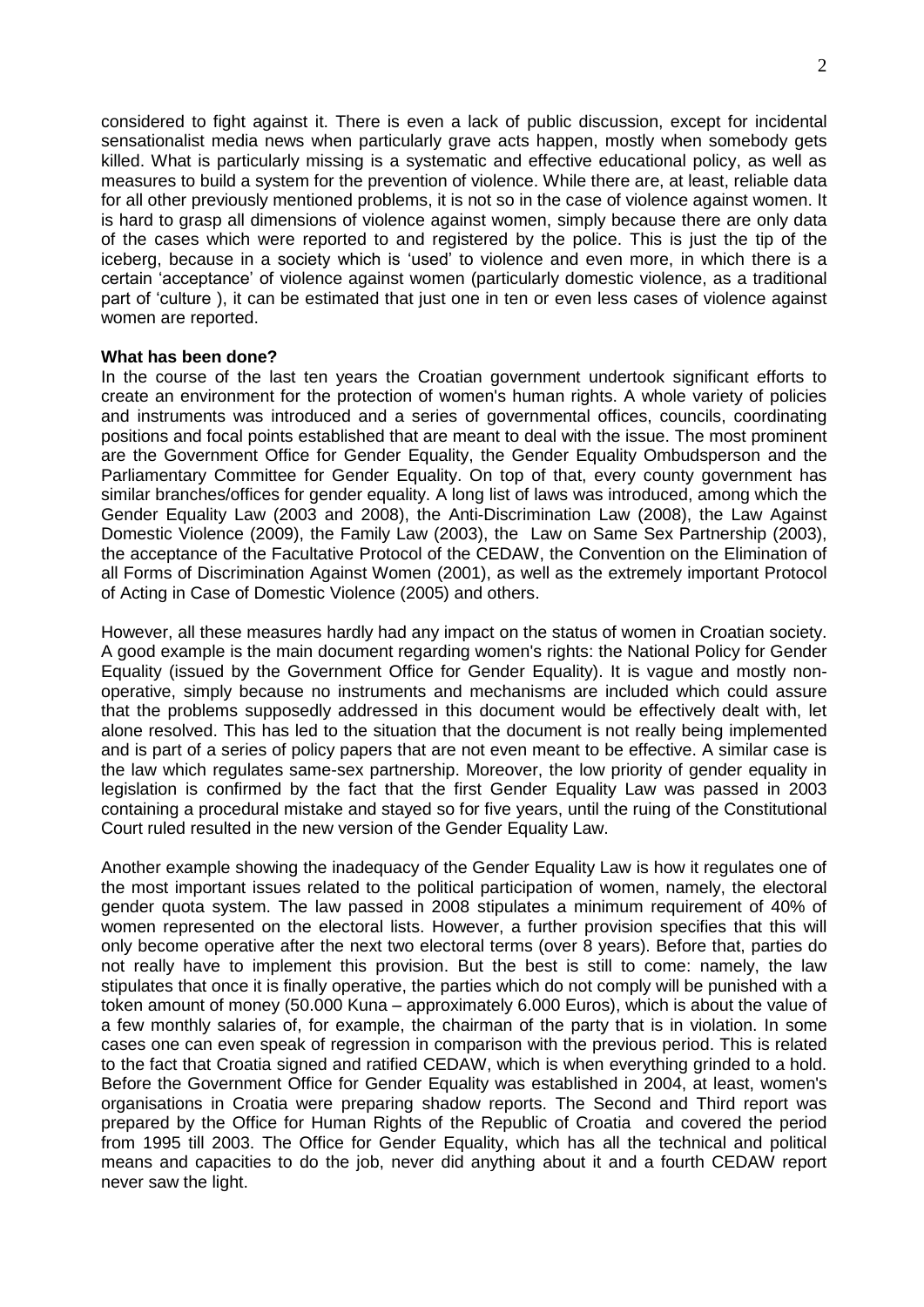On the other hand, paradoxically enough, the situation in (civil) society, particularly regarding women's and feminist groups and organisations, deteriorated. It seems as if this has its reason in the establishment of all those governmental institutions and the introduction of the laws which are supposed to protect and assure the improvement of the status of women. Before this happened, women's groups mainly acted as pressure groups for legislative and institutional changes. It was expected that this, once accomplished, would be the main step, after which the realities in society would change accordingly. After the legislative and institutional changes were introduced, almost all debates regarding the whole variety of problems and the status of women in Croatian society subsided. Women's and feminist groups felt as if they did 'the job' by facilitating (successfully) the pressure from the EU on the Croatian government. The Croatian government responded (more to EU requirements than to the requests from the associations) by changing laws, adopting new ones and modifying institutions, but at the end of the day, things still do not really work out for women in general. In the current situation, the government boasts with everything that has been done, although the implementation is poor and the effects even poorer. Women's and feminist groups are hoping for a 'second phase', in which these laws and measures are put to 'real use', assuming that, when facing problems in daily work, they will just have to be applied. It seems that nobody noticed (or is bothered with) the discrepancy between the normative level and the real situation and status of women in Croatian society.

## **What's the problem?**

In spite of the amount of work and time invested by both sides, the political mainstream (government, political parties) and women's and feminist groups, in order to establish the system and structures which were supposed to solve the problems related to the social, political, economical and cultural statuses of women in Croatian society, nothing changed. In fact, the status of women, far from being better than before, has in some aspects even become worse. It is somehow understandable that the political mainstream shows complacency. They are convinced that there is nothing more to be done; the only thing remaining is pretty straightforward: all these laws have to be applied and carried out, offices have to do their job and at the end of the day, everything will work.

It turns out, however, that in the current system the laws are ineffective, because the tools for implementation are too vague or complicated to be applied simply and function smoothly in the struggle with everyday problems. Implementation requires constant political pressure, which is neither desirable if we want rule of law, nor is it guaranteed in the current political reality. The work of the various government offices is also problematic. As they are established by the government, they have to answer to it as far as their work and results are concerned. The thing is that the Croatian government is not really concerned with the issue of gender equality (apart from the need to please the European Commission). The little public debate we had before and which concerned just two important issues for gender equality, promoting a Women Studies Programme and introducing it on a regular basis into university curricula and establishing a system of women shelters, died off during the last years. Consequently, neither crucial political demands nor monitoring or control of the quality of work of the government offices can be expected from that side. Then again, the offices, being dependent and led by political appointees, cannot be expected to push the government for more vigorous implementation of gender equality. Sometimes, a position in a government's office even serves as a political tool to keep alliances. Paradigmatic is the case of the everlasting chief of the Government Office for Gender Equality (serving in the office three terms in a row, namely since the office was established), who happens to be the wife of an equally everlasting representative of an ethnic minority who often acts usefully as a government supporter in the parliament. Nevertheless, even if these offices were led by people with more competence and knowledge, the problem remains that they are weak exactly because of the laws they are based on and their place in the political system, which substantially limits their power and authority.

Outside of this vicious circle there are the ombudspersons' offices, including the Ombudsperson for Gender Equality, whose heads are elected by the parliament and hence are independent